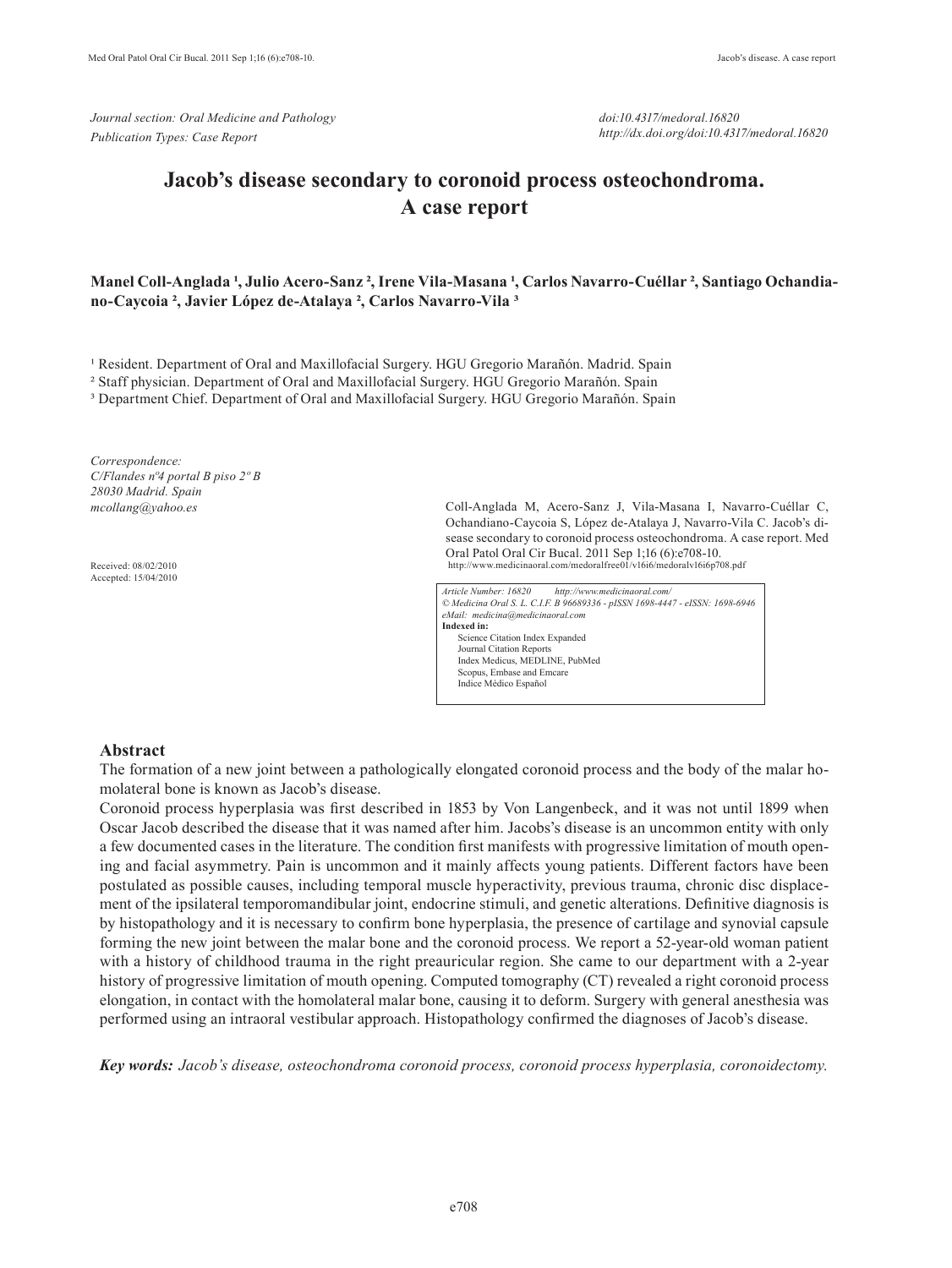# **Introduction**

Jacob's disease is described as the formation of a new joint between an elongated coronoid process and the body of the malar bone. It is an uncommon entity that mainly affects young males. Although predominantly unilateral, bilateral cases have been reported (1).

The pathogenesis of this disease remains uncertain, and proposed causes include temporal muscle hyperactivity (2), previous injury, chronic disc displacement of the ipsilateral temporomandibular joint (TMJ), endocrine stimuli, and genetic alterations (3-7).

The condition first manifests with progressive limitation of mouth opening and deviation from the midline towards the affected side (1), accompanied in most cases by midface asymmetry resulting from a deformed malar bone. Pain is uncommon (1).

Most authors agree that the treatment of choice is intraoral coronoidectomy (1). Other therapeutic options described in the literature are the coronal (8) and submandibular (9) approaches. We present a new case of Jacob's disease, and discuss its clinical characteristics, diagnosis, and treatment.

## **Case Description**

A 52-year-old woman with a history of childhood trauma in the right preauricular region (accidental fall) came to our department with a 2½-year history of progressive limitation of mouth opening (Fig. 1). She did not report pain or other symptoms. Physical examination revealed maximum mouth opening (MMO) of 8 mm with a mandibular deviation to the right side. She also presented facial asymmetry in the right malar region, more accentuated during mouth opening. There was no involvement of the temporomandibular joint on the right or left side. Additional tests such as Waters projection and a panoramic radiograph revealed an abnormal elongation of the right coronoid process overlapping the ipsilateral malar bone. These findings led us to perform a computed tomography scan, which confirmed coronoid process hyperplasia and accommodation of the distal coronoid process on the inside of the malar bone (Fig. 2).

Surgery was performed under general anesthesia using an intraoral vestibular approach. A joint structure was observed between the coronoid process hyperplasied and the inner surface of the malar bone, and hyaline cartilage was visible between the two joint surfaces. We performed right coronoidectomy (Fig. 3) and remodeled the malar bone. In the immediate postoperative period, we obtained a 47-mm MMO. Histopathology revealed osteochondroma. Treatment was supplemented with intensive physiotherapy for three months. Six months after surgery, the patient has a 41-mm MMO and persistent rightward lateral deviation during mouth opening. The aesthetic results are satisfactory, with improvement of facial asymmetry.



**Fig. 1.** Physical examination revealed maximum opening of 8 mm with a mandibular deviation to the right side.



**Fig. 2.** Computed tomography image showing right coronoid process hyperplasia in contact with the homolateral malar bone, causing it to deform.



**Fig. 3.** Coronoidectomy. Intraoral approach.